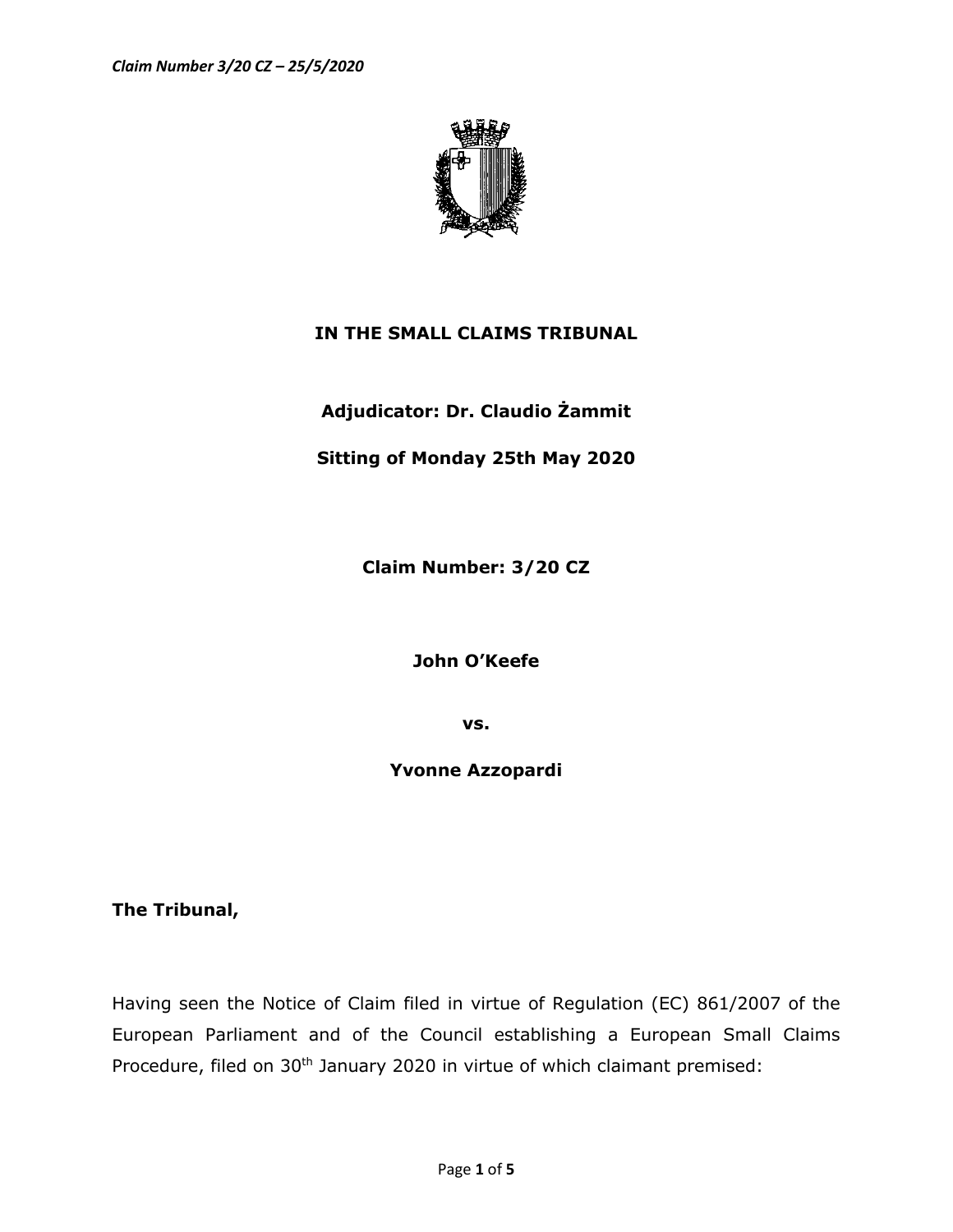## *Claim Number 3/20 CZ – 25/5/2020*

I rented a flat from the defendant. It was soon clear that there was a problem between us, so we mutually agreed to finish the rental agreement. When it can [sic] to the return of my security deposit the defendant made up expenses and damages and returned me nothing.

The Tribunal also considered the reply of defendant filed on the  $7<sup>th</sup>$  May 2020 where she stated:

That she had leased an apartment in St. Julian's to plaintiff from  $31<sup>st</sup>$  January 2018 till 30th January 2019, both days included;

That plaintiff decided to leave the apartment, and left on  $31<sup>st</sup>$  October 2018.

That this led to the loss of three months of lease;

That every time that defendant went to make an inspection of the premises according to law, she would remark that the place was not clean. Due to this problem, plaintiff decided to leave the premises, because defendant would always pass this comment. Later, defendant realised that he left the apartment for other reasons. Plaintiff also used to say that the washing machine did not function properly, and after plaintiff departed, defendant sought technical advice and learned that the washing machine was malfunctioning because it had been over loaded.

That plaintiff had broken some floor tiles in the kitchen and defendant had to replace the whole kitchen floor because she did not find matching tiles. (Defendant at this point referred to an estimate of cost, which was attached to the reply).

That when defendant had insisted that the parties meet so that a proper inventory could be drawn up before plaintiff left, the latter told her that he did not have the time to do so, and left the keys inside the apartment. When defendant accessed the apartment after plaintiff's departure she got to know that the place was not clean at all.

That defendant paid for two days of cleaning and had to replace cushions and chair covers. The desk's surface was damaged and the vertical blind was damaged.

That defendant claims that the amount of the deposit (€700) does not cover all the expenses needed to remedy these shortcomings.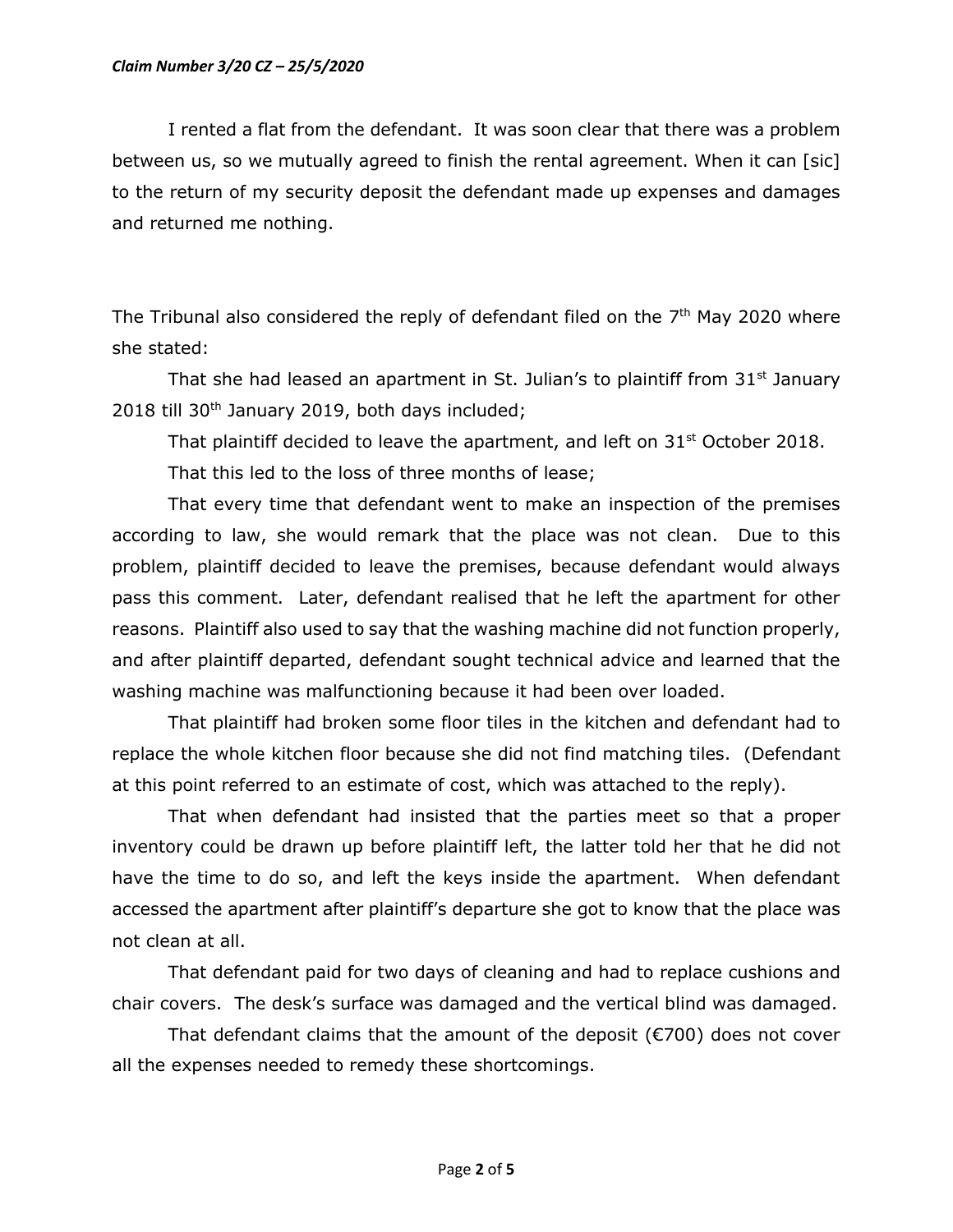The Tribunal:

Having seen the documents filed by the parties;

Having therefore considered all evidence brought forward by the parties;

Having also considered that the Tribunal can adjudicate this case on the basis of the evidence produced and that therefore no oral hearing needs to be fixed;

Considers that:

In this action plaintiff is claiming the payment of seven hundred Euro ( $\epsilon$ 700) from defendant allegedly due to him by way of refund of the deposit he had paid to defendant as the landlord of the apartment he had leased from her.

This Tribunal was not provided with any contract of lease by any party, but the parties are in agreement that plaintiff was indeed the lessee of this apartment. There was no contestation that the deposit paid was seven hundred Euro (€700). In fact defendant herself claimed that the expenses she needs to make amount to more than this sum of seven hundred Euro (€700) paid by way of deposit.

Defendant is claiming that she should not refund such deposit, mainly because plaintiff left the place in a general state of uncleanliness, and also because he had broken the washing machine, tiles in the kitchen floor, the chair covers, a cushion, the desk's surface, and vertical blinds. She also paid for two days of cleaning.

The Tribunal noted that defendant only provided an estimate of costs related to the damage which was done in the kitchen floor. She claims that she needs to replace such floor, since she did not find matching tiles. This also entails the disconnection of appliances and plumbing work and all the services related thereto. The Tribunal is however not satisfied with the estimate of costs provided by defendant. Defendant stated that the kitchen floor had to be replaced, but she provided no photographs of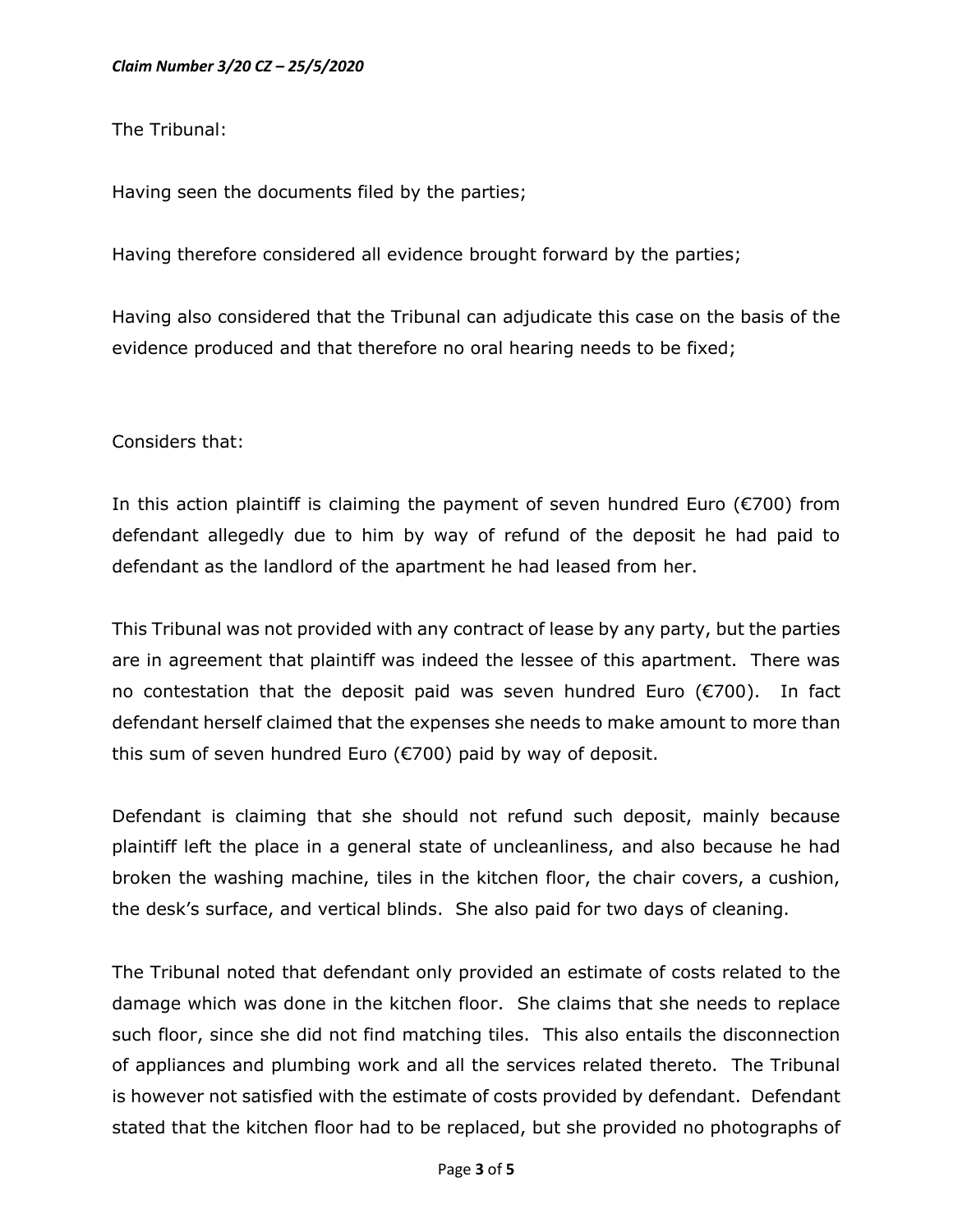## *Claim Number 3/20 CZ – 25/5/2020*

the kitchen floor prior to the works carried out and after such works were completed. Neither did she provide any copies of receipts for the payments of the material and the works carried out. Defendant provided the photographs of other shortcomings, such as the dirty pots and pans, and could have easily filed a photo of the kitchen floor which she alleges had broken kitchen tiles.

Regarding the other items which defendant claimed to have been damaged, it was defendant herself which had to provide enough evidence that it was indeed plaintiff who left them in that state. Defendant did not provide an inventory signed prior to the commencement of lease whereupon plaintiff acknowledged that all contents of the apartment were in good condition. Regarding the state of the kitchen as shown in the photographs, while it is true that if plaintiff left the kitchen in such state he should have been more careful to leave the place tidy, it must also be stated that this does not constitute damage. Nor did defendant bring forward any evidence of expenses which she claims to have made (she did not mention specific amounts, except for the estimates regarding the kitchen floor, as per above, and she did not file any receipt).

It results therefore that plaintiff really paid defendant seven hundred Euro ( $\epsilon$ 700) by way of deposit, which however defendant is pretending to retain. For the Tribunal defendant has no reason at law to retain such deposit, because she did not adequately prove that she suffered the damages alleged by her. Notwithstanding that these are special procedures and generally not formally conducted in open hearings, defendant still had every duty to sustain her allegations, particularly by receipts, or other adequate evidence, which she did not. Once defendant alleged that plaintiff had damaged some items, it was her duty to prove what she was alleging, and this according to a general principle of law (*iuxta allegata et probata*) and also considering the way in which this principle was applied by our courts<sup>1</sup>.

On the basis of all these considerations, the Tribunal is rejecting all defendant's defence pleas, and consequently upholding plaintiff's claims and thus orders

<sup>&</sup>lt;sup>1</sup> Vide *Joseph Tonna vs Philip Azzopardi*, Court of Appeal (Inferior Jurisdiction) delivered on the 12<sup>th</sup> April 2007 per the Hon. Mr. Justice P. Sciberras.